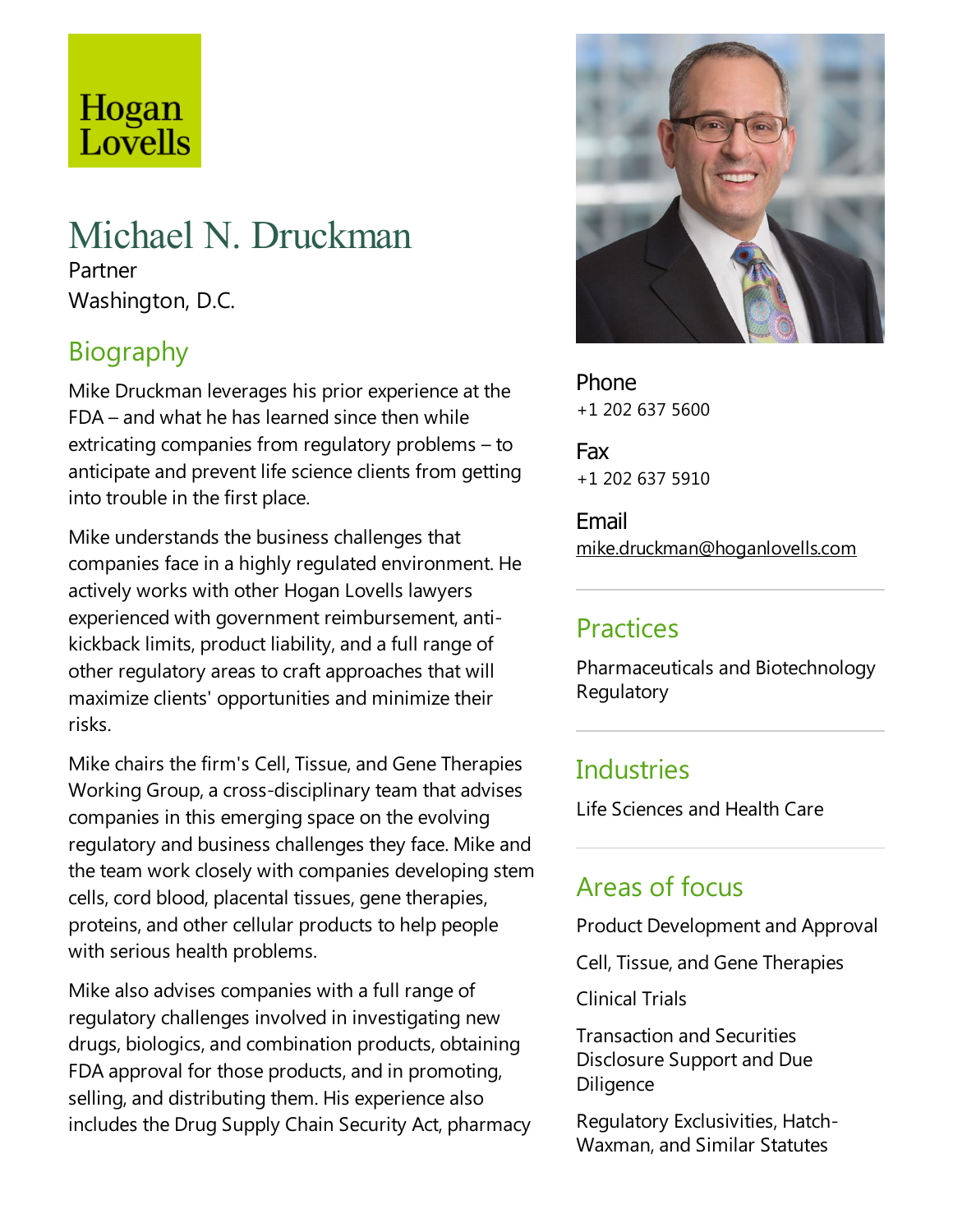compounding,expanded access/compassionate use clinical trials, orphan drug exclusivity, and precision medicine and companion diagnostics.

While in the FDA Office of the Chief Counsel, Mike also advised on medical countermeasures. Heserved on the FDA's Pandemic Influenza Planning and Preparedness Team, and helped draft guidance on pandemic and seasonal flu vaccines and a regulation on Strategic National Stockpile product labeling. In his years at the firm, Mike has advised on Emergency Use Authorizations, select agents and toxins and Dual Use Research of Concern (DURC), and various issues involving vaccines and other products.

#### Representative experience

Helped obtain orphan drug designation for a vaccine.

Guided acompany in bringing a blood derivative back to market after a complete recall.

Helped prevail on a Prescription Drug User Fee Act (PDUFA) fee dispute with the FDA.

Crafted stem cell legislation and regulations.

Worked with theFDA and colleagues in Government Contracts group to ensure that a tissue company's products remained on the Federal Supply Schedule.

Helped convince the FDA to change a long-standing policy, increasing incentives for innovative drug combinations.

Helped win two formal dispute resolutions, allowing the client to market a new drug formulation with a new brand name under aseparate NDA.

### Awards and rankings

- **FIDA Commissioner's Special Citation, Pandemic** Influenza Planning and Preparedness Team, 2007
- Secretary's Award for Distinguished Service, Influenza Vaccine Shortage Response Team, 2004

# Latest thinking and events

Pharmaceuticals and Biotechnology

## Education and admissions

## Education

J.D., University of Pennsylvania Law School, 1990

A.B., Harvard College, magna cum laude, 1987

#### Bar admissions and qualifications

District of Columbia